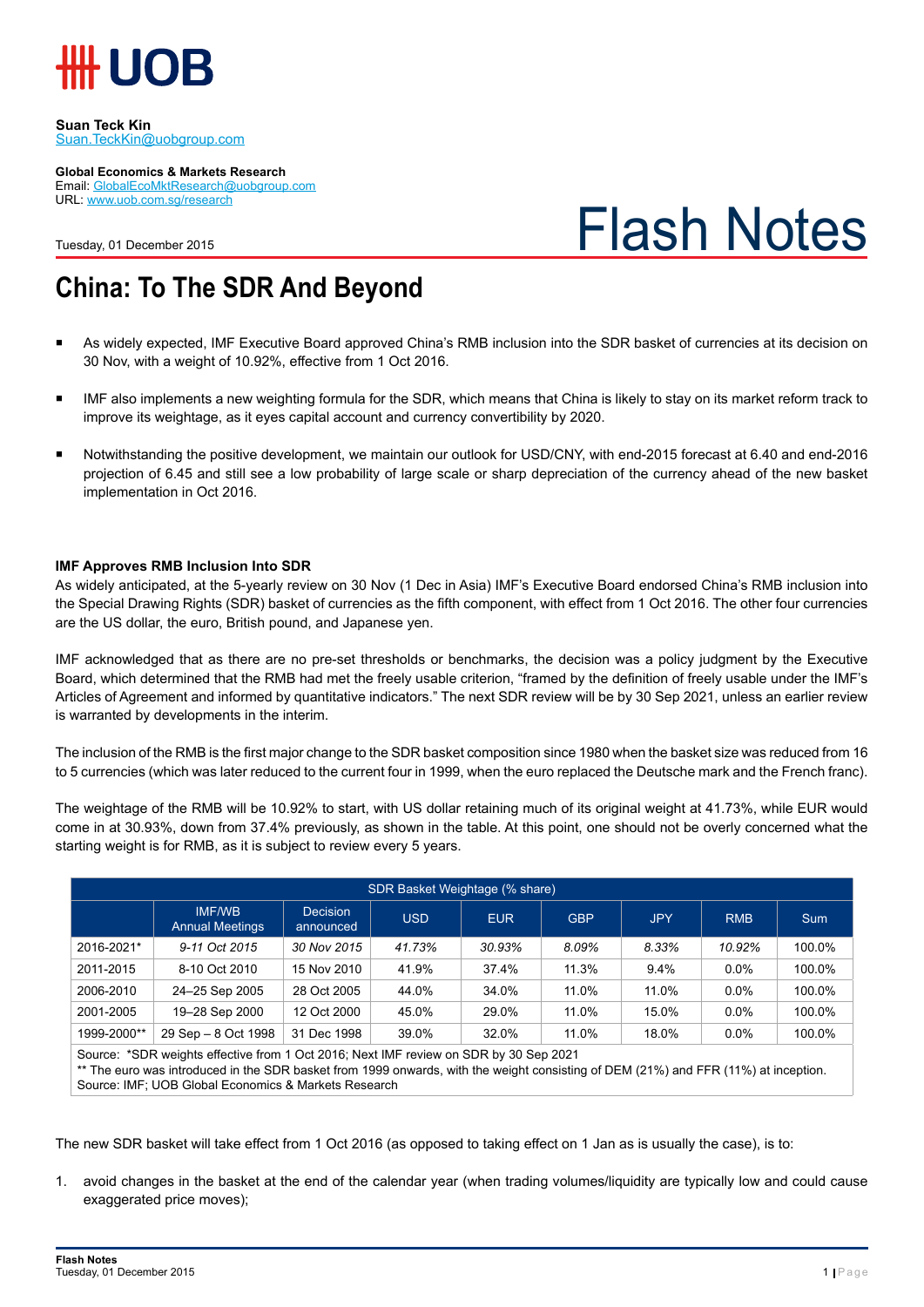- 2. facilitate the continued smooth functioning of existing SDR basket; and
- 3. allow sufficient lead time for portfolio adjustments.

#### **A Further Boost To RMB Internationalization**

The SDR decision will certainly have both symbolic and substantial implications for the RMB and global financial systems.

Symbolically, the inclusion of RMB will be seen as IMF's endorsement of China's efforts in opening and reforming of its financial system, signaling that the RMB is having similar status as other reserve currencies such as the US dollar and the euro. Indeed, China has vowed to continue on these efforts, by making its capital account and the RMB convertible during the 13th 5-year plan in 2016-2020.

On the other hand, IMF's own standing globally would be strengthened by formally acknowledging the rise of China's economic influence and the increasingly important role of RMB in the global financial markets.

Pragmatically, the SDR decision will help to further the internationalization of RMB and have a positive effect on the exchange rate, as the RMB's status is now elevated to that of "reserve currency". This means that central banks and other asset managers would need to adjust their portfolio allocation to accommodate RMB-denominated assets. However, as asset allocations would take time given the dearth of quality RMB assets, these positive effects on the RMB are likely to dissipate quickly and give way to more immediate concerns of the upcoming US nonfarm payroll report and US Fed's FOMC in mid-Dec, which should keep the USD supported.

In addition to the RMB's inclusion, a new weighting formula for the SDR currencies was also adopted at the 2015 review. It is based on:

- 1. the value of exports;
- 2. the amount of reserves denominated in the respective currencies that were held by other members of the IMF;
- 3. foreign exchange turnover; and
- 4. international bank liabilities and international debt securities denominated in the respective currencies.

While there is no concern of the exports aspect, China is likely to continue to stay on track or even doubling its efforts for financial market reform and capital account liberalization in order to improve its performance in the financial indicators, before the next review by Sep 2021.

We reiterate our view that the RMB is unlikely to see sharp or prolonged depreciation, as measures taken since the 11 Aug central parity change showed that Chinese authorities were not keen to pursue such a strategy and moreover, there will be a long lead time before the new SDR basket is implemented.

#### **The Beginning Of RMB's Reserve Status**

Beyond the short term effect on the exchange rate and price volatility, the more important trend to watch is how the RMB would alter the landscape over the medium to long term. One question is how long would the RMB take to match up to the USD as a major currency?

Looking at some of the metrics, the RMB has some way to go. However, with increased trade and investment flows between China and the rest of the world, and especially with China's own "One Belt One Road" initiative, and based on experiences of reserve currencies

such as the US dollar and euro, we expect the RMB to gradually become a more widely used and traded currency over the next 5-10 years, and there is certainly room for expansion.

As at end-2014, estimates from IMF show that RMB's share was only about 1.1% of total global reserves of US\$11.8tn, compared to US dollar's 64% share. Considering that RMB's internationalization process started in 2010, and is expected to achieve capital and currency convertibility by 2020, it is conceivable that RMB to at least catch up to the sterling's 4% share by then, or an additional US\$350bn being allocated to the RMB.

The minuscule allocation to RMB is reflected in the low issuance of RMB debt securities that accounted for just 1.4% in the international market in 2014, compared to 12% share for sterling-denominated debt.

In terms of the onshore bond market in China, there is significant room for growth as non-residents' holdings of onshore bonds amounted to just about 2.5% share, or RMB735bn, of the total market, which is insignificant even compared to emerging markets. For instance, bond

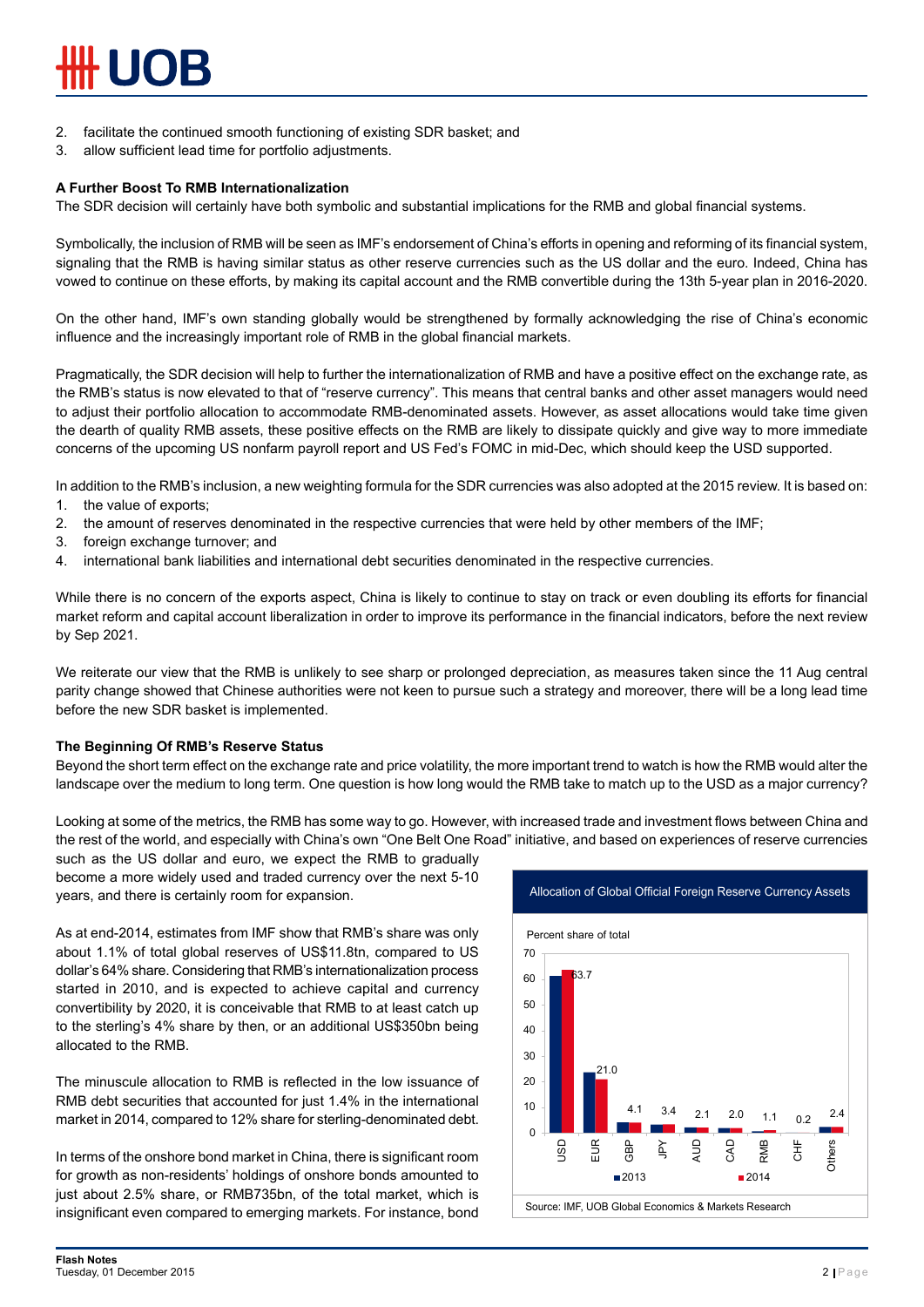markets in ASEAN see foreign holdings accounting for as much as 40% of domestic government bonds. With China's central government debt issuance at just around RMB1.4-1.8tn per year since 2009, that would require a sharp increase in issuance to meet demand from central banks and other institutions.

## **Beyond SDR: What's Next For China And The RMB?**

In its journey towards RMB's inclusion into the SDR, China has undertaken more than two decades of financial market reforms and capital account convertibility, when the Third Plenum of 14th CPC Central Committee in 1993 set the goal of "gradually making the RMB a convertible currency". This set off the unification of the dual exchange rates beginning 1 Jan 1994, when the official rate of 5.8 to the US dollar was devalued by 36% to the end-1993 swap-market rate of 8.7/USD, and abolishing the Foreign Exchange Certificates.

This favourable outcome from IMF should encourage greater and faster reforms in various domestic markets with the further opening up of the financial sector via SDR. This in turn would encourage wider adoption of the RMB in global markets. This should be seen along the line of





Issuance of International Debt Securities

Source: IMF, UOB Global Economics & Markets Research



China's accession into the World Trade Organization (WTO) in Dec 2001 and its impact on the country's manufacturing sector and the country's rise as an economic power. On its own, China has set the target of full convertibility of capital account and the RMB during its 13th 5-year plan period of 2016-2020.

#### **Near term upside for the RMB may only be short lived and dampened** given that:

- 1. implementation of the new SDR basket to be delayed until 1 Oct 2016;
- 2. initial take up in FX reserves for RMB and RMB-denominated assets is likely to be gradual and measured, due to conservative nature of central banks' reserve management and the general lack of safe/quality RMB-denominated assets; and
- 3. market's attention will be shifted towards US Fed's interest rate hike as the FOMC meeting looms in Dec 2015.

**However, we do not see much convincing evidence that points to the direction of large scale or prolonged RMB depreciation over the next 1-2 years**, whether it is from the angle of underlying domestic economic data, political stability, financial market developments, or debt or capital flows dynamics. Politically and from IMF's standpoint, it is difficult for China to get back to the one way appreciation (or depreciation) trend as it did in the past.

#### **Flash Notes Tuesday, 01 December 2015** 3 Page